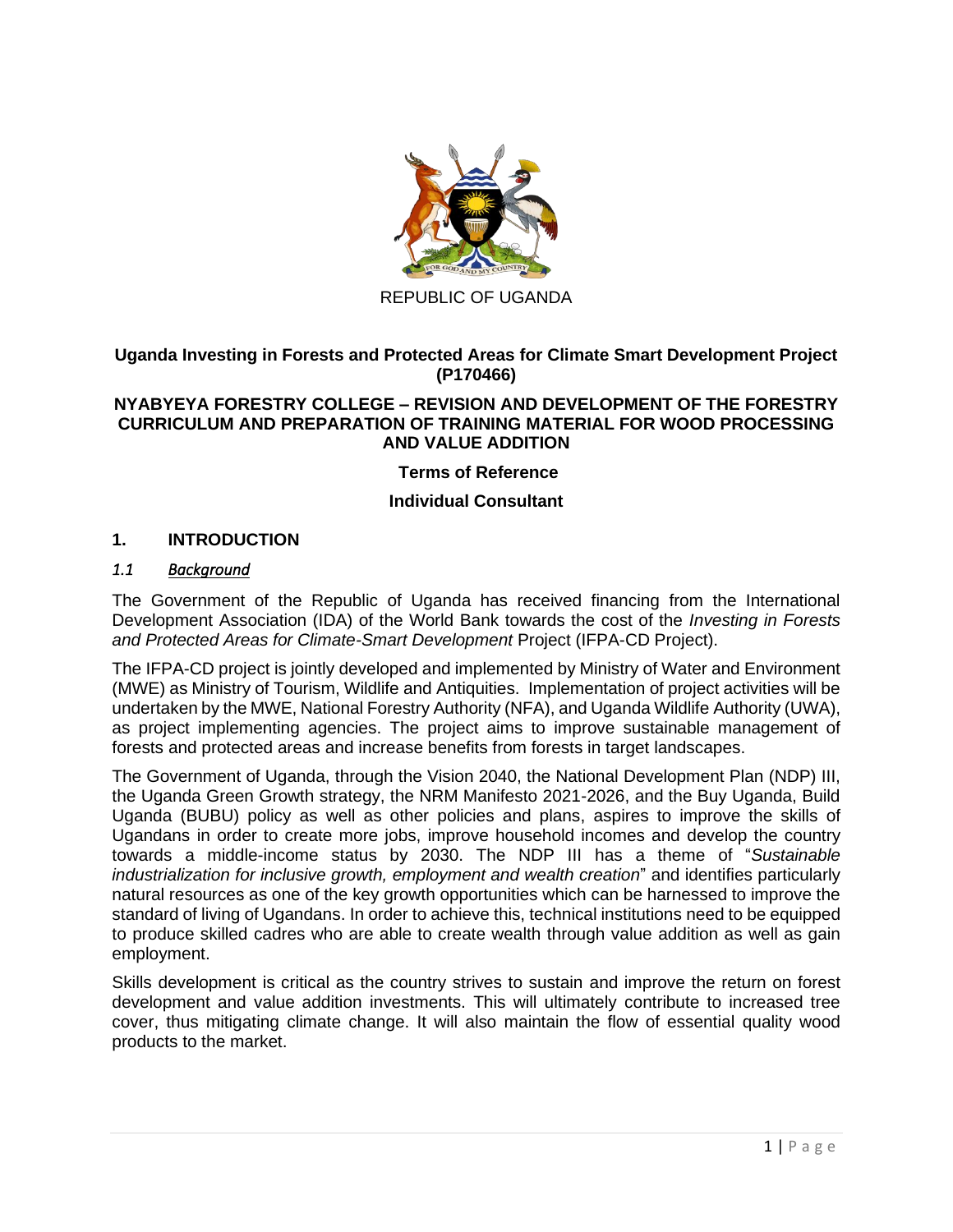As the only forestry technical college in Uganda, the Nyabyeya Forestry College (NFC) aspires to boost its capacity to train forest sector professionals through the revision and strengthening the current forestry training programme at the College.

NFC also aims to introduce a new dedicated training program for technicians in wood processing and value addition. In addition to developing a new curriculum and a training manual, establishing the new program will also require installing relevant wood processing equipment at the College.

This new wood processing program will provide certificate and diploma training; it will also provide fee-based training services (professional development) on demand for people already working in the sector.

NFC intends to design an appropriate curriculum, install training equipment and re-train staff to provide these on-demand training services to private entities.

#### *1.2 Changes in the NFC training programs in the forest sector*

#### *a) Revision of the existing forestry training program*

The IFPA-CD project will support the review and update of the forestry curriculum at NFC. The aim of the revised curricula is to modernize the forestry training programme to better address the evolving needs of the industry in both plantation and natural forest management.

### *b) Design of a new wood industry training program*

The Government of Uganda intends to strengthen the capacity of the NFC to;

- i) Launch a training program on wood processing and value addition;
- ii) Equip NFC with a modern wood processing unit to facilitate students' practical learning; and,
- <span id="page-1-0"></span>iii) Provide technician level training services to private entities in wood value chains on cost recovery basis.

It is envisioned that the new training program will issue both diploma and certificate-level training in wood industries. This is still to be confirmed and the Consultant is expected to provide guidance on appropriate structure, scale and objectives of the new program.

The training in wood processing and value addition will target particularly school-leavers, unemployed youth, as well as existing carpentry technicians and other wood processors whose skills can be refreshed and upgraded to suit the new market requirements. Additional target audience will be professionals in other areas who want to retrain themselves in wood processing.

The on-demand training to businesses (item [iii\) above\)](#page-1-0) will enable the NFC to generate revenue that would sustain its operations.

**It is in this context that the Ministry of Water and Environment is seeking support from an individual consultant to support the NFC in designing the revision of the current forestry program and the development of the new wood processing program.**

# **2. OBJECTIVE OF THE CONSULTANT ASSIGNMENT**

The main objective of the assignment is to develop and provide all elements that form a complete curriculum (syllabus, content book, students' book and evaluation criteria/forms to be used) for both forestry and wood processing programs at NFC. The new and revised curricula need to cover both the long-term diploma and certificate training, and shorter term on-demand training.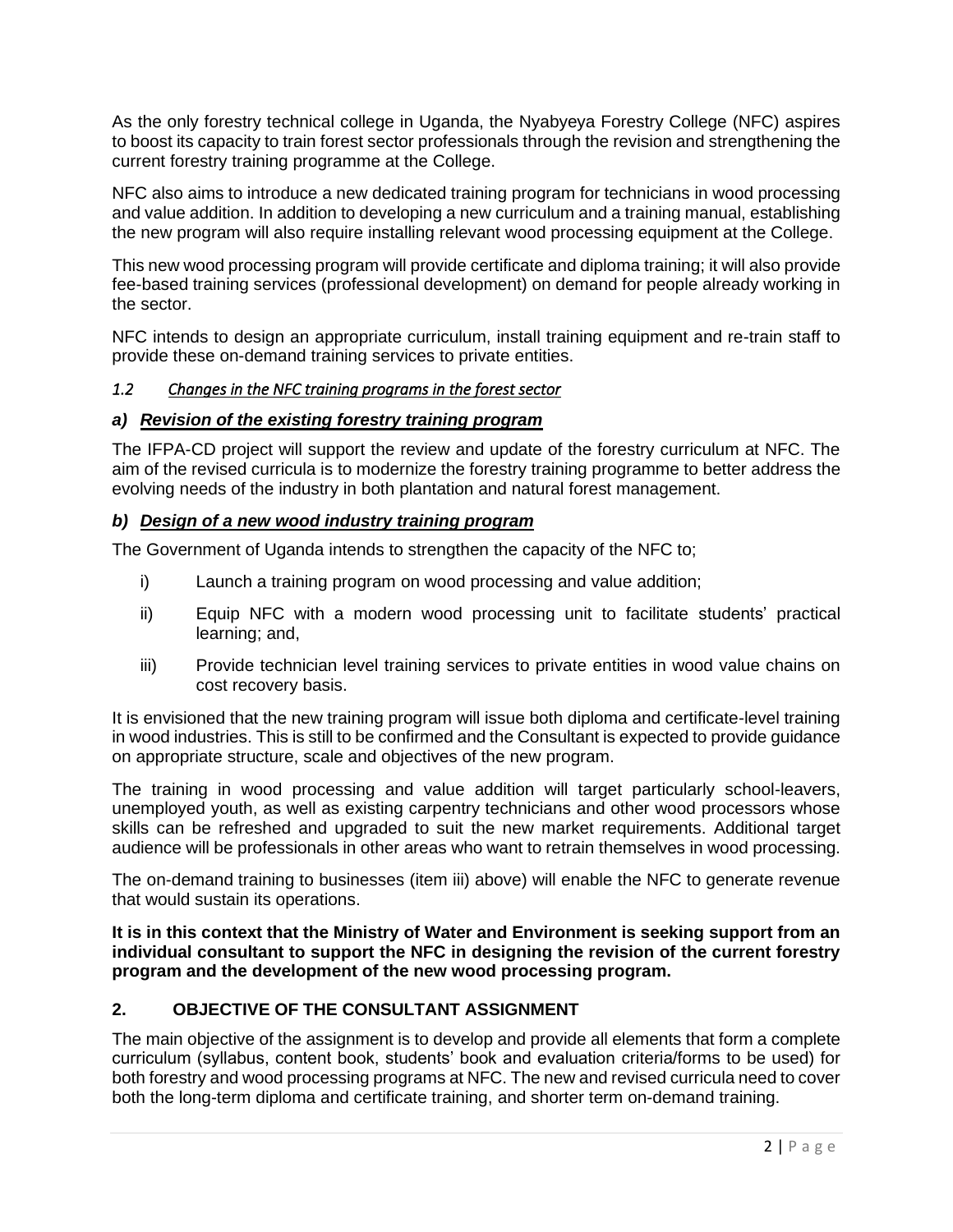## **3. SPECIFIC TASKS**

#### *3.1 Curricula development*

Working with the NFC Staff, the Consultant shall undertake the following tasks:

### *a) For the update of the current forestry curriculum*

- i. Conduct a Training Needs Assessment (TNA) with the industry and other potential employers of the program graduates to establish current and projected skills demand in forestry.
- ii. Develop a proposal for the revised program curriculum and related training material. This needs to be done in coordination, participation, and input from forestry experts from the academia and private sector in the industry.

### *b) Developing the new training program in wood processing*

- i. Conduct a Training Needs Assessment (TNA) with the industry and other potential employers of the program graduates to establish current and projected skills demand in the wood processing sector (i.e., the market niche for the curriculum and related training material)
- ii. Develop a proposal for the new program curriculum and related training material. This needs to be done in coordination, participation and input from wood processing and value chain experts from the academia and private sector in wood industry.

### *c) For both programs*

- i. Develop an outreach strategy for student enrollment and procedures for evaluating skills development;
- ii. Design and implement a training of trainers (ToT) programme targeting NFC lecturers and other stakeholders in line with the developed training curricula (including syllabi, content and evaluation tools) and lecturing methodologies (active learning methodology) appropriate to the proposed target group.
- iii. Prepare an investment plan for both programmes to provide guidance on the set of equipment and tools required for implementing the curricula (incl. information technology).

#### *3.2 Specific issues to be addressed*

There will likely be some common elements in both programmes, and this should be considered in the curricula. These may include, among others, occupational safety, digitization, impact of climate change in the sectors, etc.

The teaching approach of all materials should take into consideration that 30% of learning should be theoretical and 70% practical.

The Consultant will provide support during consultations between the college and National Curriculum Development Center, BTVET (Business and Technical Vocational Education Training) Department during the preparation process to ensure that the new and revised programmes are officially recognized as required.

The fee-based professional programs to the industry need to be demand-driven. Therefore, the relevant NFC staff need to have active engagement with the industry to identify areas where skills development would be needed. This dialogue with the sector employers will also help to keep the curricula updated in the future as industry needs evolve.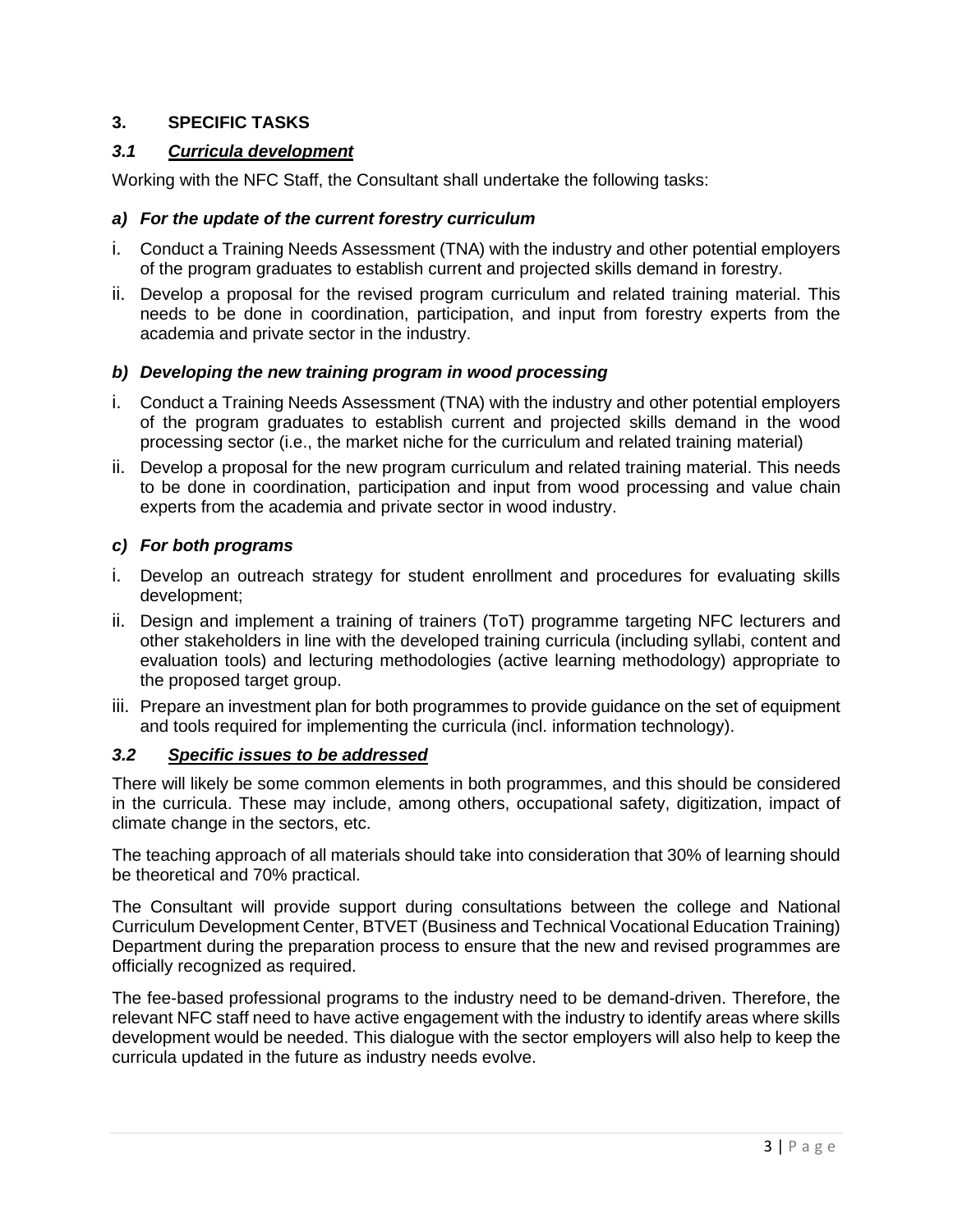# **4. QUALIFICATIONS AND EXPERIENCE OF THE CONSULTANT**

The Consultant should have:

- At least a master's degree or equivalent in Forestry or Education/Vocational training (or a related field) from a recognized and reputable institution.
- Working knowledge in forestry, and wood processing and value chains.
- At least 15 years of global experience in curriculum development, and capacity building institutional development in forest sector training institutions.
- Demonstrated capacity and experiences of engaging with a cross-section of stakeholders in the public and private sectors.
- Familiarity of the forest sector in Sub-Saharan Africa, preferably in East Africa.
- Outstanding communication skills, with excellent command of spoken and written English

### **5. DURATION, SUPERVISION AND REPORTING**

In total, the assignment is expected to last 60 workdays over a period of four (4) calendar months. The consultant will be required to be in Uganda for at least half of the working days (i.e., 30 workdays).

The consultant will report to the Principal NFC (on technical matters) and IFPA-CD National Project Coordinator in MWE (Contractual matters) through a dedicated contract manager, and will be required to participate in relevant coordination, supervision and monitoring meetings organized by MWE and NFC for the duration of the assignment.

It is the responsibility of the consultant, as part of an inception phase, to develop a detailed work program for the approval of the Client. The workplan needs to be guided by professional judgment of the assignment's requirements and knowledge of the local conditions and needs.

# **6. OUTPUTS**

The Consultant shall deliver the following outputs: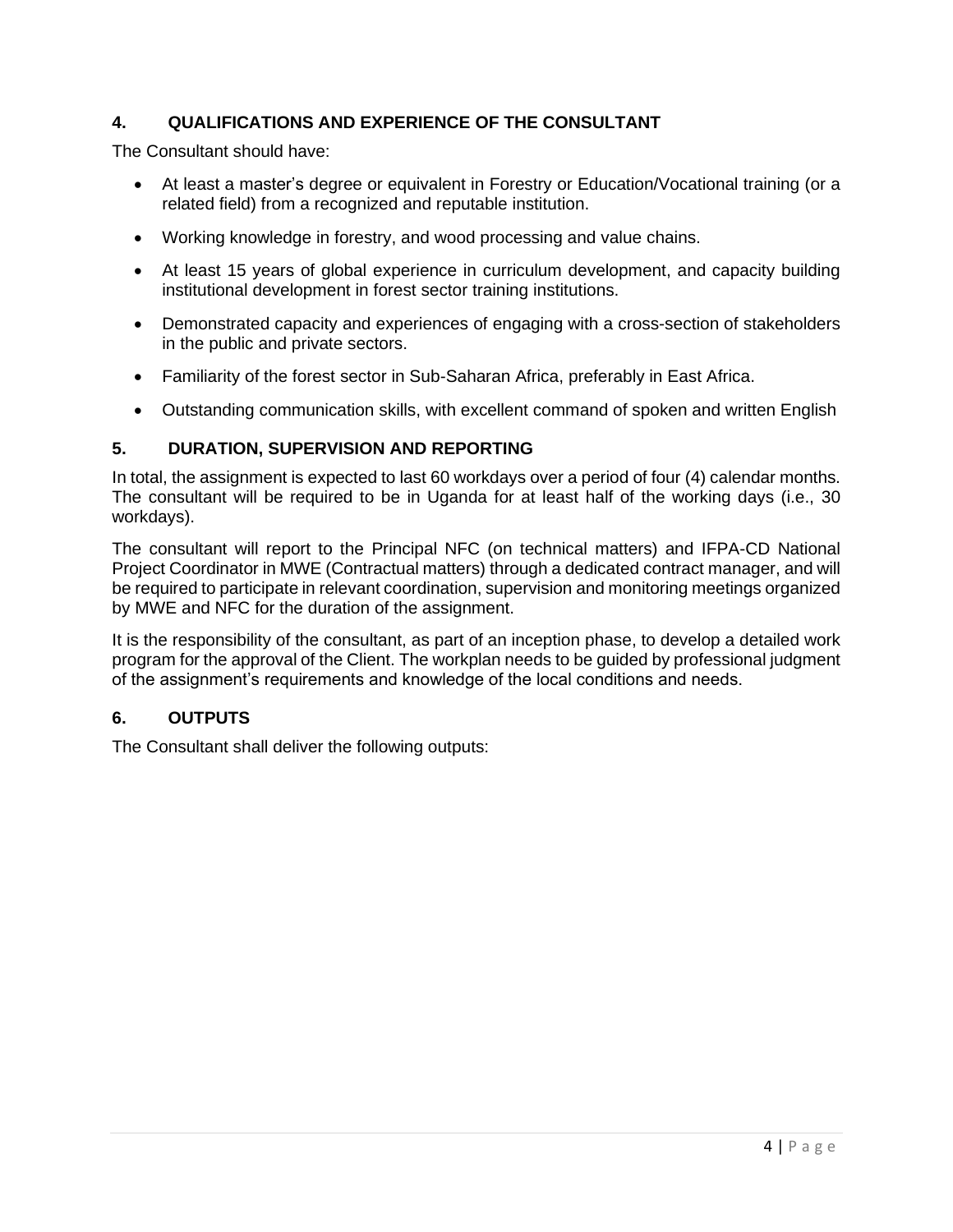#### *Table 1: Outputs to be delivered by the consultant*

| <b>Deliverable</b>                                                                                                                            | Delivered, weeks<br>after start | Mode of<br>delivery        |
|-----------------------------------------------------------------------------------------------------------------------------------------------|---------------------------------|----------------------------|
| a. Inception Report and work plan                                                                                                             | 2                               | Soft copies                |
| b. TNA reports                                                                                                                                | 6                               | Soft copies                |
| c. Revised curriculum and training material<br>on forestry                                                                                    | 10                              | 5 Hard* and<br>soft copies |
| d. Curriculum and training material on wood<br>processing and value chains                                                                    | 12                              | 3 Hard* and<br>soft copies |
| e. Outreach strategy and procedures for<br>evaluating skills development                                                                      | 14                              | Soft copies                |
| f. Investment plan (i.e., checklist and<br>technical specifications of the equipment<br>and tools required for implementing the<br>curricula) | 14                              | Soft copies                |
| g. ToT sessions and report                                                                                                                    | 16                              | Soft copies                |
| h. End of Consultancy/process report                                                                                                          | 16                              | Soft copies                |

\*hard copies need to be submitted only for the final versions.

All deliverables need to be submitted for review and comments before finalization

The Consultant is expected to provide a brief progress summary once a month to the Principal NFC and IFPA-CD National Project Coordinator through either an email or phone call.

All documents will be submitted in English and delivered as stated in table 1 (Word and PDF, and hard copies when required) to the client at the following address.

The Permanent Secretary, Ministry of Water & Environment Attn: National Project Coordinator – IFPA-CD Ministry of Water and Environment Plot 3-7 Kabalega Crescent P. O. Box 20026 Kampala – Uganda Telephone: +256 772 470 023 E-mail: [margathieno@gmail.com](mailto:margathieno@gmail.com) and [kisakyerichard44@gmail.com](mailto:kisakyerichard44@gmail.com) with a copy to Contract Manager (to be designated)

# **7. CLIENT'S INPUT AND COUNTERPART PERSONNEL**

- The Consultant is expected to provide their own work equipment (computers, printers, access to the Internet/ dataplans, etc.), transportation in Uganda and workspace. Variable costs like travel, communication (e.g., airtime, mobile data-plans), etc. will be reimbursed as per standard practice in World Bank financed operations.
- During visits to Nyabyeya Forestry College campus, office space will be provided to the consultant. The college guest house will also be availed for accommodation at the college standard rates.